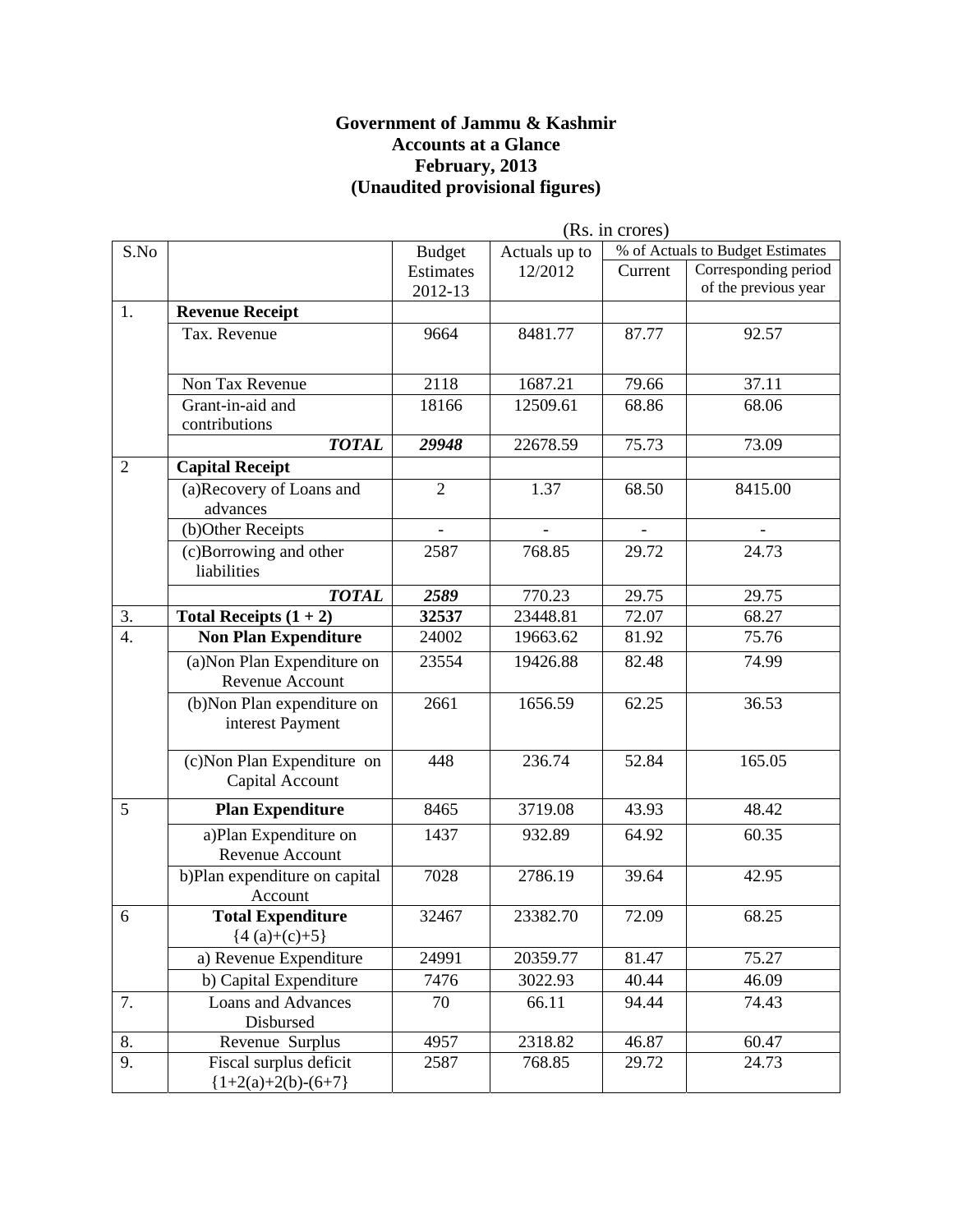# **(Format of the Progressive Figures)**

#### **TAX REVENUE**

|                      |                |                    | (Rs. in Crores) |                    |
|----------------------|----------------|--------------------|-----------------|--------------------|
| <b>Months</b>        |                | 2012-13            |                 | 2011-12            |
|                      | <b>Monthly</b> | <b>Progressive</b> | <b>Monthly</b>  | <b>Progressive</b> |
| <b>April, 2012</b>   | 999.67         | 999.67             | 559.30          | 559.30             |
| May, 2012            | 355.81         | 1355.48            | 314.80          | 874.10             |
| <b>June</b> , 2012   | 238.95         | 1594.43            | 202.63          | 1076.73            |
| <b>July, 2012</b>    | 805.67         | 2400.10            | 601.11          | 1677.84            |
| <b>August, 2012</b>  | 402.33         | 2802.43            | 312.07          | 1989.91            |
| September, 2012      | 267.86         | 3070.29            | 753.94          | 2743.85            |
| <b>October, 2012</b> | 854.70         | 3924.99            | 1959.38         | 4703.23            |
| November, 2012       | 281.90         | 4206.89            | 562.90          | 5266.53            |
| December, 2012       | 1728.96        | 5935.85            | 229.15          | 5495.28            |
| January, 2013        | 2023.63        | 7959.47            | 928.31          | 6423.59            |
| February, 2013       | 522.30         | 8481.77            | 529.88          | 6953.47            |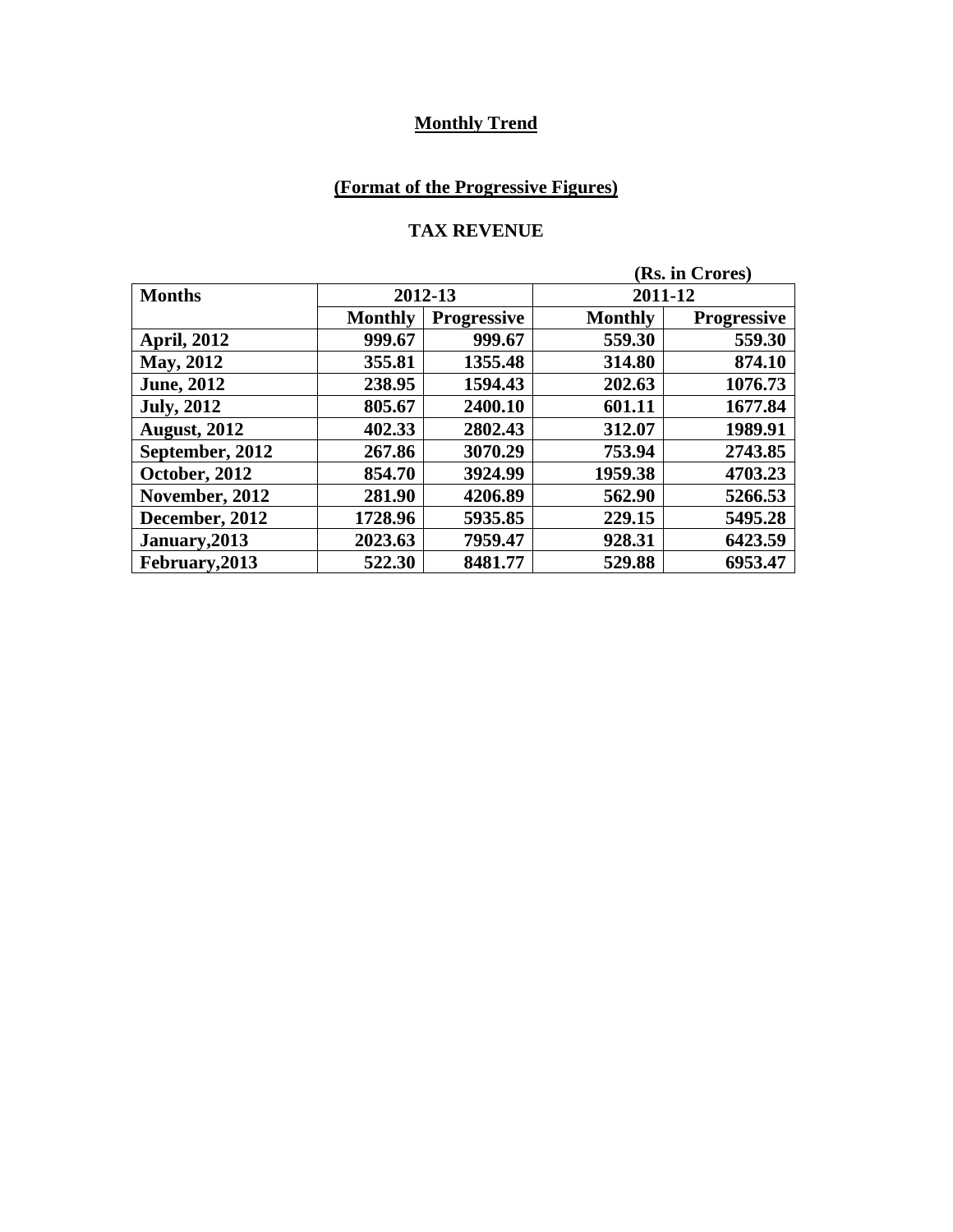# **(Format of the Progressive Figures)**

#### **NON-TAX REVENUE**

|                     | (Rs. in Crores) |                    |                |                    |
|---------------------|-----------------|--------------------|----------------|--------------------|
| <b>Months</b>       |                 | 2012-13            |                | 2011-12            |
|                     | <b>Monthly</b>  | <b>Progressive</b> | <b>Monthly</b> | <b>Progressive</b> |
| <b>April, 2012</b>  | 50.08           | 50.08              | 15.12          | 15.12              |
| May, 2012           | 217.30          | 267.38             | 24.15          | 39.27              |
| <b>June, 2012</b>   | 70.41           | 337.79             | 39.51          | 78.78              |
| <b>July, 2012</b>   | 112.68          | 450.47             | 67.05          | 145.83             |
| <b>August, 2012</b> | 113.45          | 563.92             | 38.81          | 184.64             |
| September, 2012     | 445.04          | 1008.96            | 38.76          | 223.40             |
| October, 2012       | 132.23          | 1141.19            | 118.08         | 341.48             |
| November, 2012      | 111.70          | 1252.89            | 39.21          | 38.69              |
| December, 2012      | 116.98          | 1369.87            | 71.48          | 452.17             |
| January, 2013       | 210.81          | 1580.68            | 43.50          | 495.67             |
| February, 2013      | 106.53          | 1687.21            | 105.53         | 601.20             |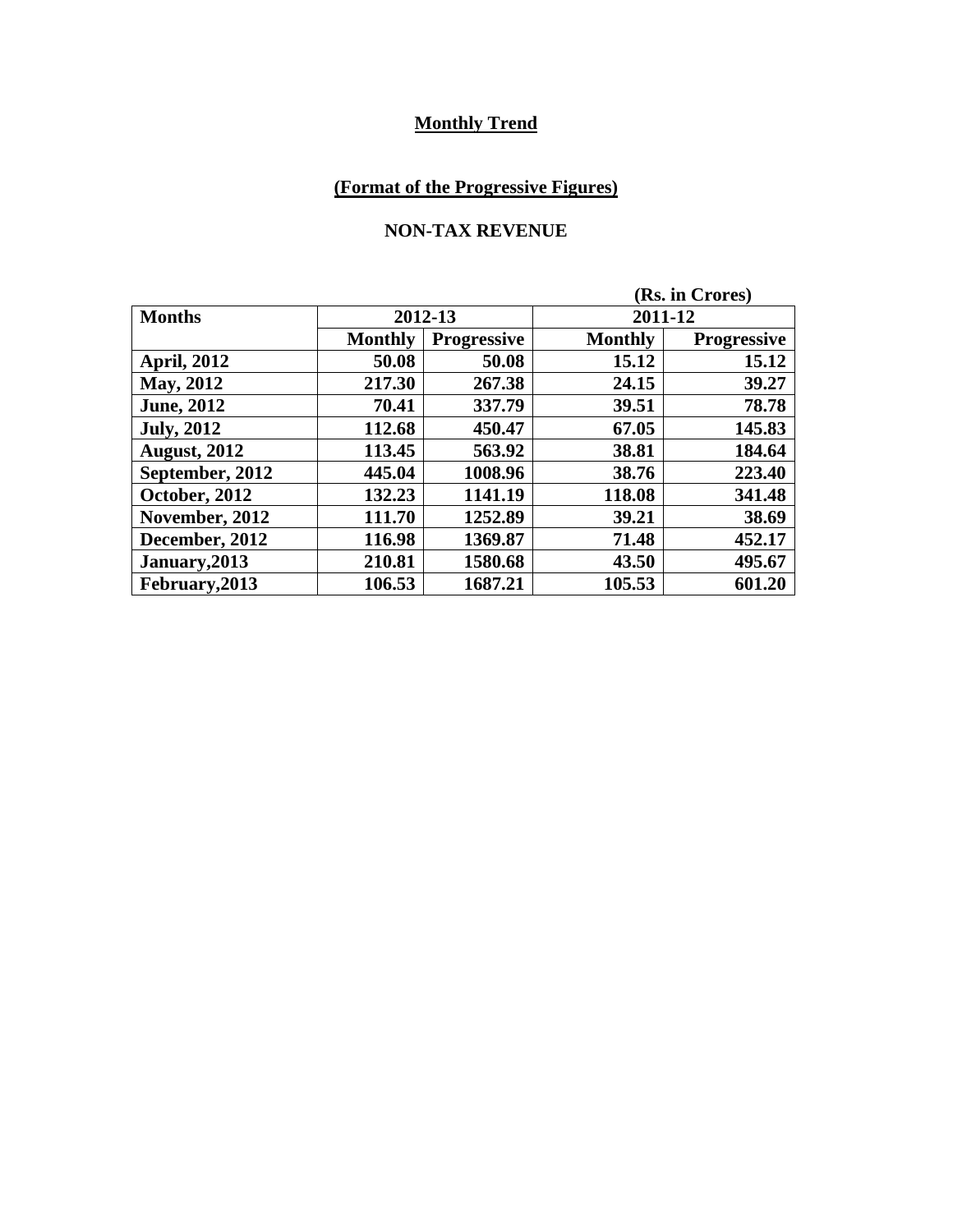# **(Format of the Progressive Figures)**

#### **REVENUE RECEIPTS OF GRANT-IN-AID AND CONTRIBUTION**

|                      |                |                    | (Rs. in Crores) |                    |
|----------------------|----------------|--------------------|-----------------|--------------------|
| <b>Months</b>        | 2012-13        |                    |                 | 2011-12            |
|                      | <b>Monthly</b> | <b>Progressive</b> | <b>Monthly</b>  | <b>Progressive</b> |
| <b>April, 2012</b>   | 483.00         | 483.00             | 1.52            | 1.52               |
| May, 2012            |                | 483.00             | 1.10            | 2.62               |
| <b>June, 2012</b>    | 1.50           | 484.50             | 6.85            | 9.47               |
| <b>July, 2012</b>    |                | 484.50             | 0.15            | 9.62               |
| <b>August, 2012</b>  |                | 484.50             | $\blacksquare$  | 9.92               |
| September, 2012      | $\blacksquare$ | 484.50             | 880.5           | 890.42             |
| <b>October, 2012</b> |                | 484.50             | 5366.56         | 6256.98            |
| November, 2012       | 0.90           | 485.40             | 1408.81         | 7665.79            |
| December, 2012       | 5487.52        | 5972.92            | 3.10            | 7668.89            |
| January, 2013        | 4484.62        | 10457.54           | 1059.94         | 8728.83            |
| February, 2013       | 2052.07        | 12509.61           | 3231.85         | 11960.68           |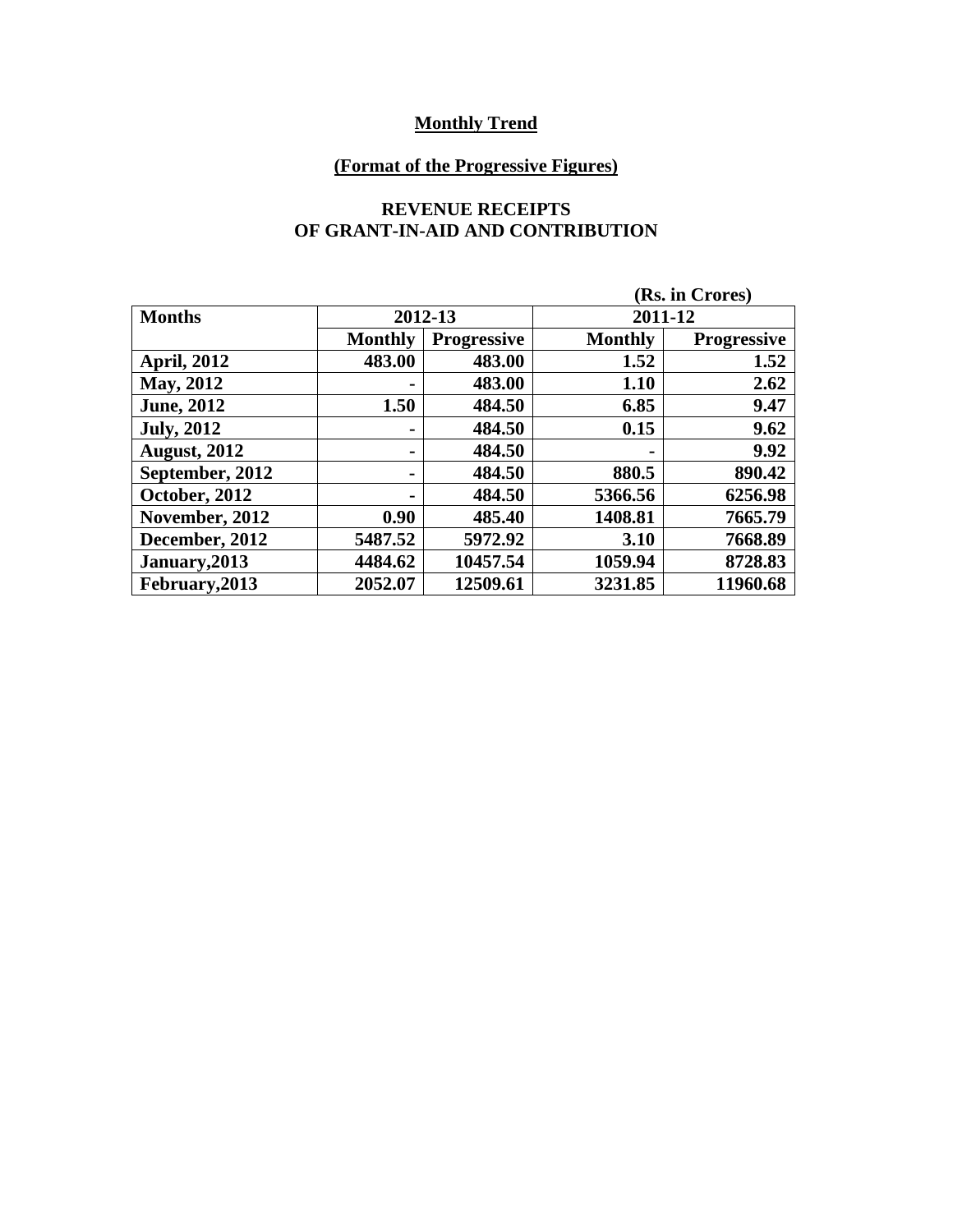# **(Format of the Progressive Figures)**

#### **RECOVERY OF LOANS & ADVANCES**

|                     |                |                    |                | (Rs. in Crores)    |
|---------------------|----------------|--------------------|----------------|--------------------|
| <b>Months</b>       | 2012-13        |                    | 2011-12        |                    |
|                     | <b>Monthly</b> | <b>Progressive</b> | <b>Monthly</b> | <b>Progressive</b> |
| <b>April, 2012</b>  | 0.14           | 0.14               | 0.13           | 0.13               |
| <b>May, 2012</b>    | 0.10           | 0.24               | 0.09           | 0.22               |
| <b>June, 2012</b>   | 0.17           | 0.41               | 0.11           | 0.33               |
| <b>July, 2012</b>   | 0.11           | 0.52               | 0.13           | 0.46               |
| <b>August, 2012</b> | 0.09           | 0.61               | 0.17           | 0.63               |
| September, 2012     | 0.09           | 0.70               | $(-)$ 0.07     | 0.56               |
| October, 2012       | 0.21           | 0.91               | 0.13           | 167.85             |
| November, 2012      | 0.06           | 0.97               | 0.14           | 167.99             |
| December, 2012      | 0.15           | 1.12               | 0.08           | 168.07             |
| January, 2013       | 0.13           | 1.25               | 0.11           | 168.18             |
| February, 2013      | 0.12           | 1.37               | 0.12           | 168.30             |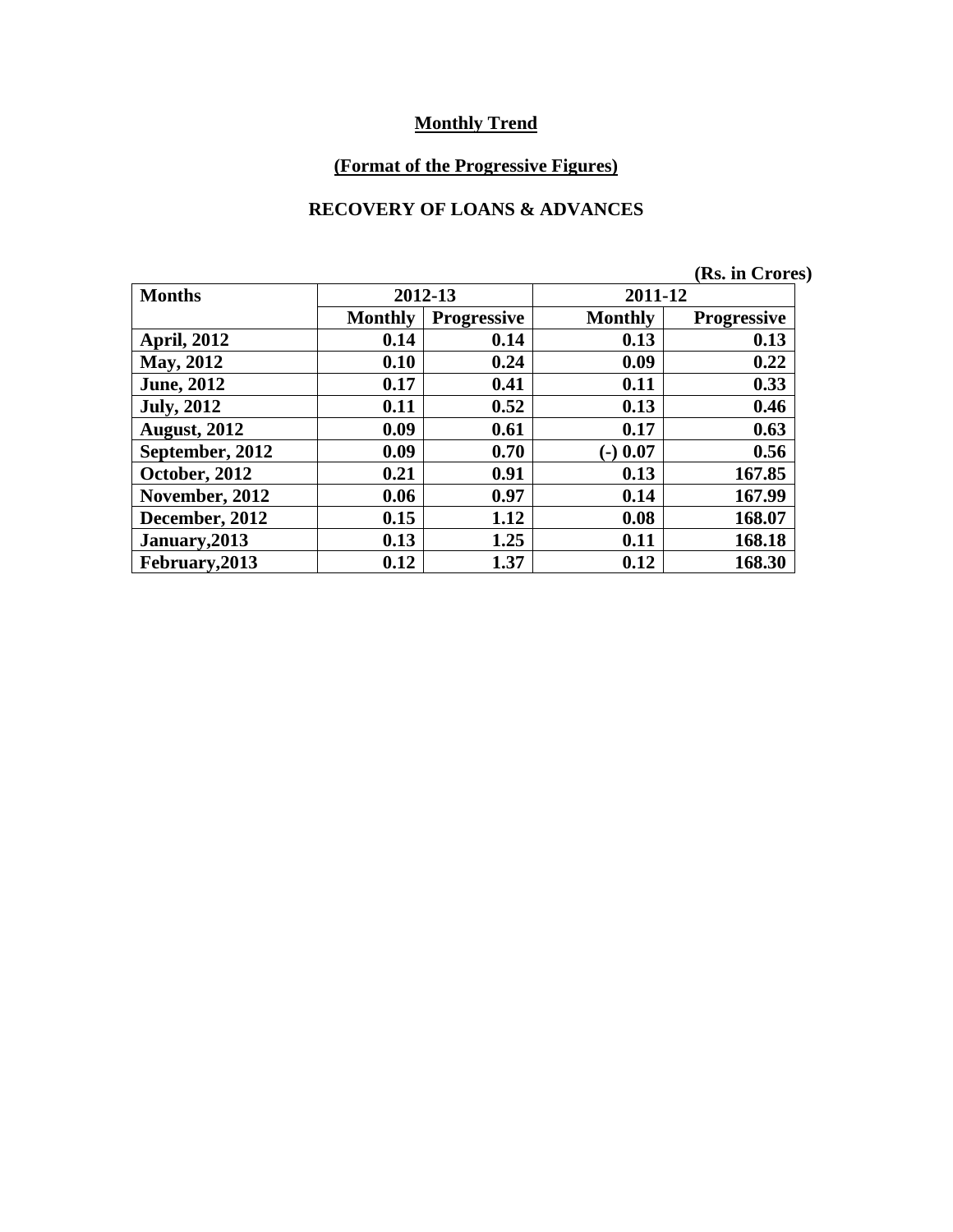# **(Format of the Progressive Figures)**

#### **BORROWING & OTHER LIABILITIES**

|                     |                   |                    | (Rs. in Crores) |                    |
|---------------------|-------------------|--------------------|-----------------|--------------------|
| <b>Months</b>       |                   | 2012-13            |                 | 2011-12            |
|                     | <b>Monthly</b>    | <b>Progressive</b> | <b>Monthly</b>  | <b>Progressive</b> |
| <b>April, 2012</b>  | 386.17            | 386.17             | 587.43          | 587.43             |
| <b>May, 2012</b>    | 919.92            | 1306.09            | 884.33          | 1471.76            |
| <b>June</b> , 2012  | 1118.72           | 2424.81            | 1353.51         | 2825.27            |
| <b>July, 2012</b>   | 1250.74           | 3675.55            | 1069.94         | 3895.21            |
| <b>August, 2012</b> | 1596.02           | 5346.65            | 2187.46         | 6082.67            |
| September, 2012     | 1045.82           | 6392.47            | $(-) 842.25$    | 5240.42            |
| October, 2012       | 1867.31           | 8259.78            | $(-)$ 5590.81   | $-$ ) 350.39       |
| November, 2012      | 1209.64           | 9469.42            | 259.64          | $(-)90.75$         |
| December, 2012      | $-14325.99$       | 5143.43            | 2385.45         | 2294.70            |
| January, 2013       | $(-)3764.17$      | 1379.26            | 209.00          | 2503.70            |
| February, 2013      | $-$ <b>610.41</b> | 768.85             | $-1678.63$      | 825.07             |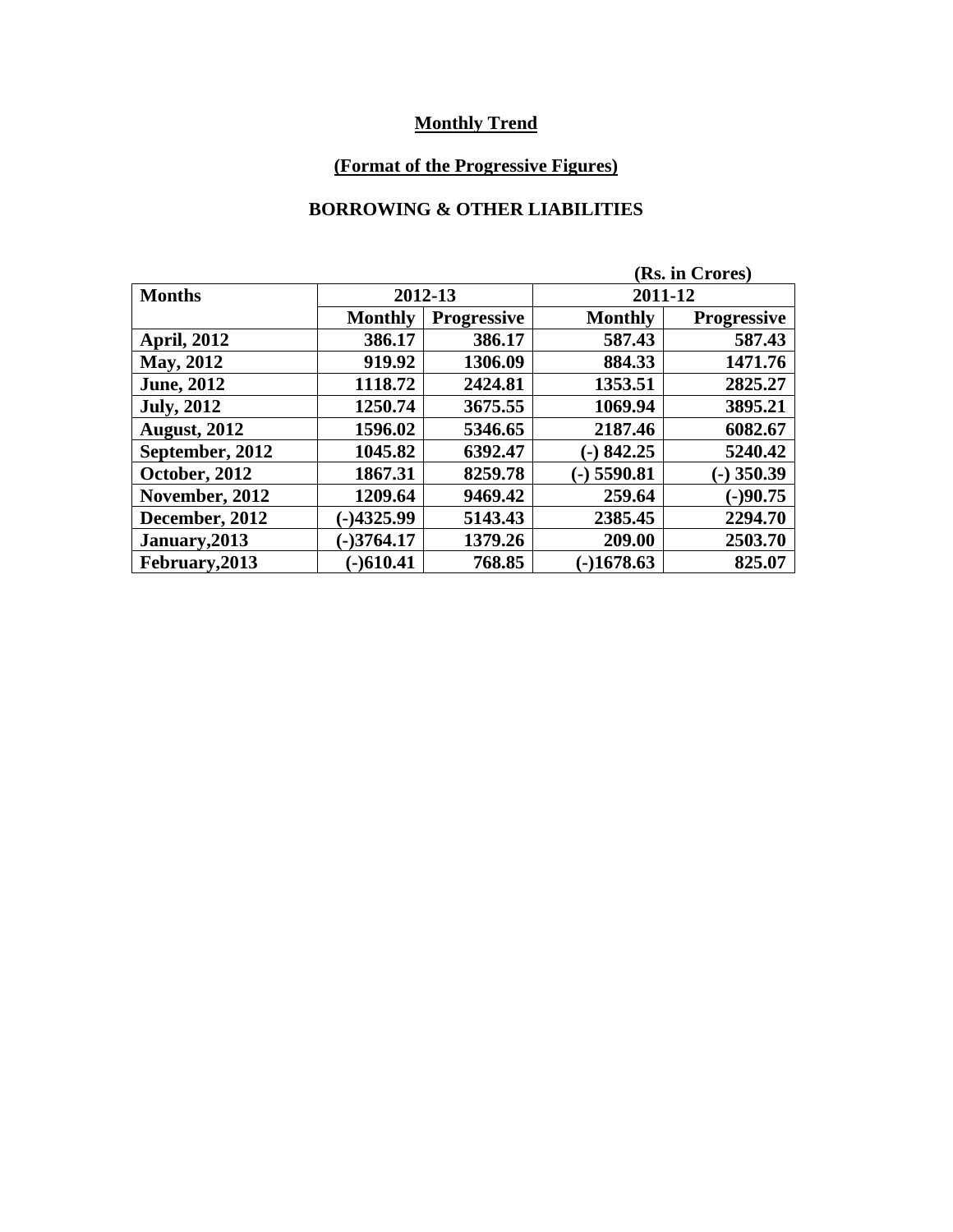# **(Format of the Progressive Figures)**

#### **NON PLAN EXPENDITURE ON REVENUE ACCOUNT**

|                     |                |                    | (Rs. in Crores) |                    |
|---------------------|----------------|--------------------|-----------------|--------------------|
| <b>Months</b>       |                | 2012-13            | 2011-12         |                    |
|                     | <b>Monthly</b> | <b>Progressive</b> | <b>Monthly</b>  | <b>Progressive</b> |
| <b>April, 2012</b>  | 1852.09        | 1852.09            | 1140.09         | 1140.09            |
| May, 2012           | 1384.37        | 3236.46            | 1142.33         | 2282.42            |
| <b>June</b> , 2012  | 1326.29        | 4562.75            | 1387.30         | 3669.72            |
| <b>July, 2012</b>   | 1875.79        | 6438.54            | 1524.22         | 5193.94            |
| <b>August, 2012</b> | 1753.39        | 8191.94            | 2121.69         | 7315.63            |
| September, 2012     | 1385.15        | 9575.09            | 659.44          | 7975.07            |
| October, 2012       | 2354.71        | 11929.80           | 1524.43         | 9499.50            |
| November, 2012      | 1182.99        | 13112.79           | 1731.48         | 11230.98           |
| December, 2012      | 2551.45        | 15664.24           | 1842.77         | 13073.75           |
| January, 2013       | 2284.67        | 17948.91           | 1519.18         | 14592.93           |
| February, 2013      | 1477.97        | 19426.88           | 1568.86         | 16161.79           |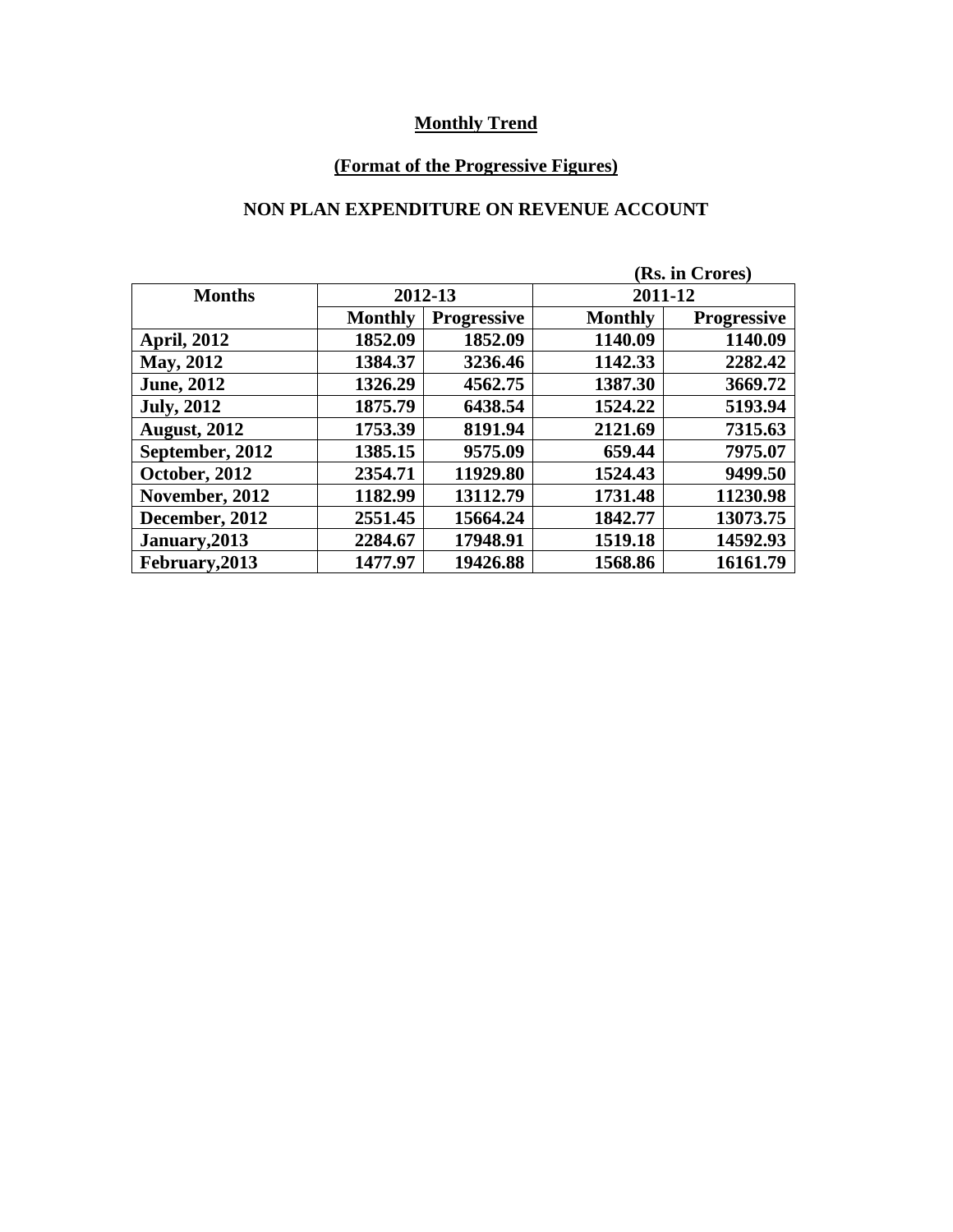# **(Format of the Progressive Figures)**

#### **NON PLAN EXPENDITURE ON INTEREST PAYMENT**

|                     |                |                    | (Rs. in Crores) |                    |
|---------------------|----------------|--------------------|-----------------|--------------------|
| <b>Months</b>       |                | 2012-13            | 2011-12         |                    |
|                     | <b>Monthly</b> | <b>Progressive</b> | <b>Monthly</b>  | <b>Progressive</b> |
| <b>April, 2012</b>  | 96.62          | 96.62              | $\blacksquare$  |                    |
| May, 2012           |                | 96.62              | $\blacksquare$  |                    |
| <b>June</b> , 2012  | 1.23           | 97.85              | 1.40            | 1.40               |
| <b>July, 2012</b>   | 10.56          | 108.41             | 0.42            | 1.82               |
| <b>August, 2012</b> |                | 108.41             | 5.62            | 7.44               |
| September, 2012     | 4.07           | 112.48             | 4.69            | 12.13              |
| October, 2012       |                | 112.48             | 2.78            | 14.91              |
| November, 2012      | 0.11           | 112.59             | 653.82          | 668.73             |
| December, 2012      | 656.78         | 769.37             | 116.65          | 785.38             |
| January, 2013       | 718.45         | 1487.82            | 69.63           | 855.01             |
| February, 2013      | 168.77         | 1656.59            | 7.47            | 862.48             |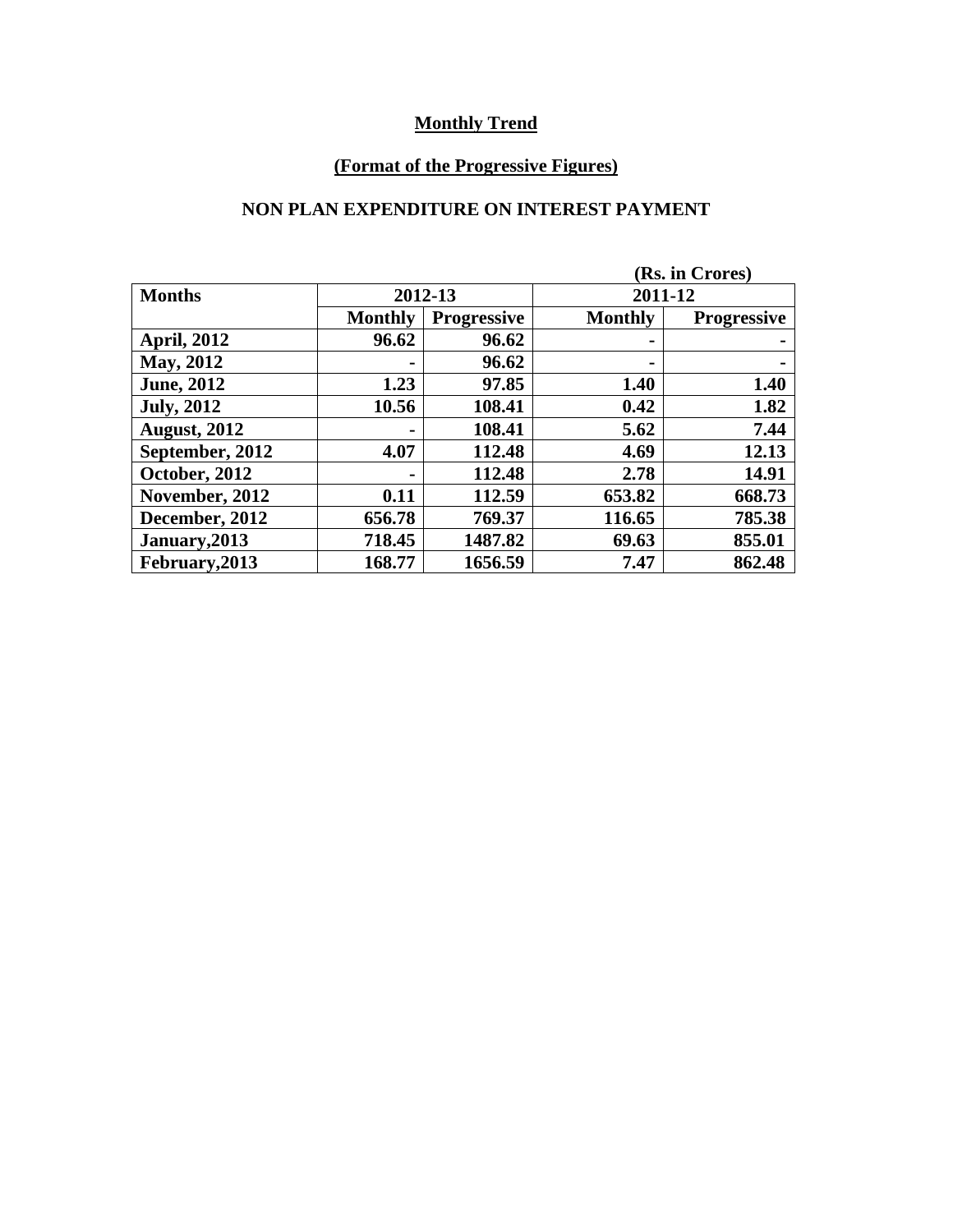# **(Format of the Progressive Figures)**

#### **NON PLAN EXPENDITURE ON CAPITAL ACCOUNT**

|                     |                |                    | (Rs. in Crores) |                    |
|---------------------|----------------|--------------------|-----------------|--------------------|
| <b>Months</b>       |                | 2012-13            | 2011-12         |                    |
|                     | <b>Monthly</b> | <b>Progressive</b> | <b>Monthly</b>  | <b>Progressive</b> |
| <b>April, 2012</b>  | $(-)18.59$     | $(-)18.59$         | $(-)$ 19.62     | $-$ ) 19.62        |
| May, 2012           | $(-)1.93$      | $(-)20.52$         | 38.54           | 18.92              |
| <b>June, 2012</b>   | $(-)7.03$      | $(-)27.55$         | 70.37           | 89.29              |
| <b>July, 2012</b>   | 23.00          | $(-)4.55$          | 4.22            | 93.51              |
| <b>August, 2012</b> | 35.00          | 31.41              | 12.12           | 105.63             |
| September, 2012     | 47.39          | 82.39              | 3.33            | 108.96             |
| October, 2012       | 19.01          | 101.40             | $(-)$ 4.77      | 104.19             |
| November, 2012      | 45.85          | 147.25             | 31.17           | 135.36             |
| December, 2012      | 22.83          | 170.08             | 120.40          | 255.76             |
| January, 2013       | 46.76          | 216.84             | 57.59           | 313.35             |
| February, 2013      | 19.90          | 236.74             | $-17.99$        | 305.36             |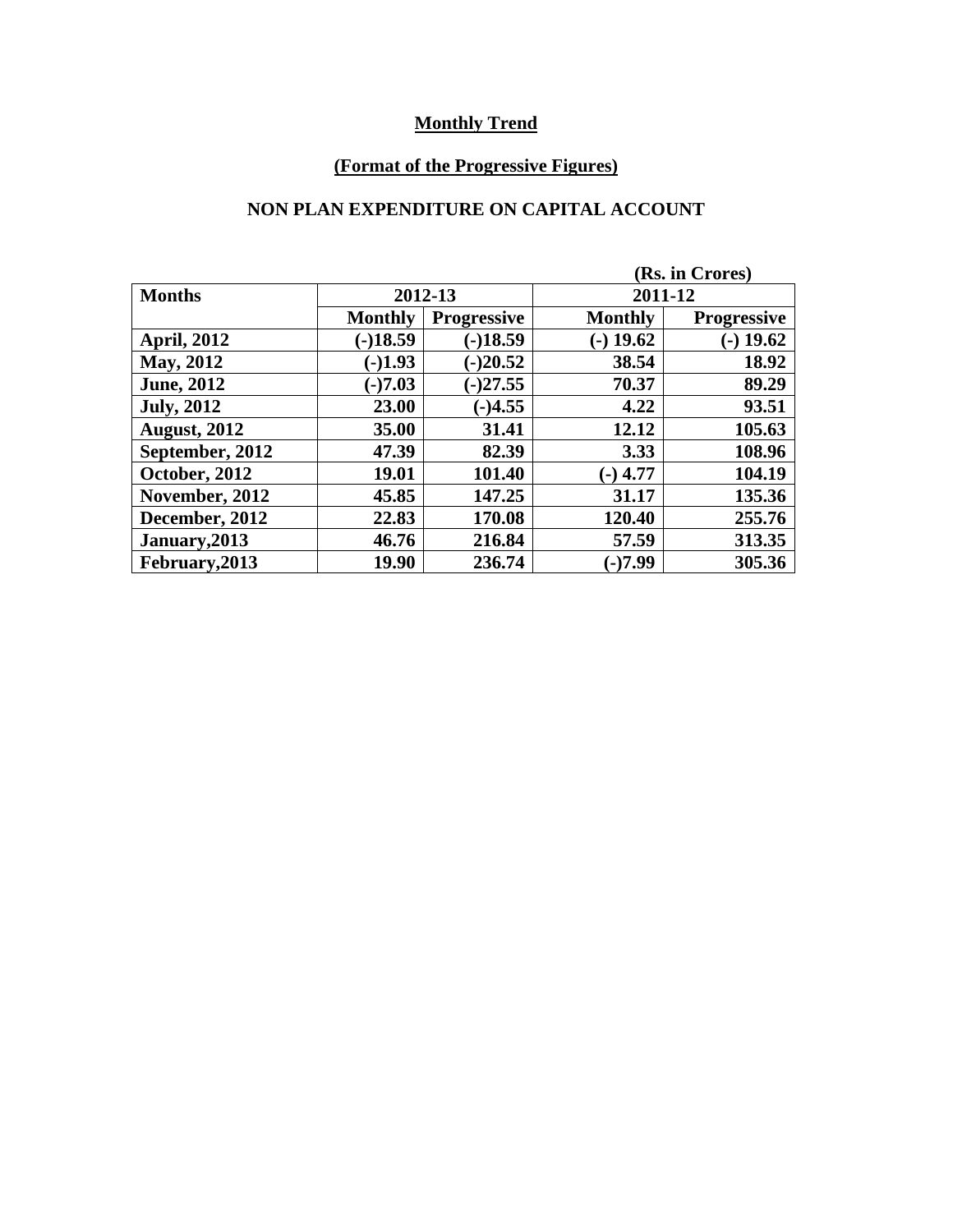# **(Format of the Progressive Figures)**

#### **PLAN EXPENDITURE ON REVENUE ACCOUNT**

|                     |                |                    | (Rs. in Crores) |                    |
|---------------------|----------------|--------------------|-----------------|--------------------|
| <b>Months</b>       |                | 2012-13            | 2011-12         |                    |
|                     | <b>Monthly</b> | <b>Progressive</b> | <b>Monthly</b>  | <b>Progressive</b> |
| <b>April, 2012</b>  | 76.26          | 76.26              | 24.63           | 24.63              |
| May, 2012           | 58.56          | 134.82             | 20.70           | 45.33              |
| <b>June, 2012</b>   | 46.46          | 181.28             | 44.19           | 89.52              |
| <b>July, 2012</b>   | 90.25          | 271.53             | 45.40           | 134.92             |
| <b>August, 2012</b> | 96.68          | 368.21             | 81.38           | 216.30             |
| September, 2012     | 75.85          | 444.06             | 49.47           | 265.77             |
| October, 2012       | 154.18         | 598.24             | 62.35           | 328.12             |
| November, 2012      | 67.51          | 665.75             | 157.39          | 485.51             |
| December, 2012      | 97.44          | 763.19             | 105.46          | 590.97             |
| January, 2013       | 86.59          | 849.78             | 215.37          | 806.34             |
| February, 2013      | 83.11          | 932.89             | 159.51          | 965.85             |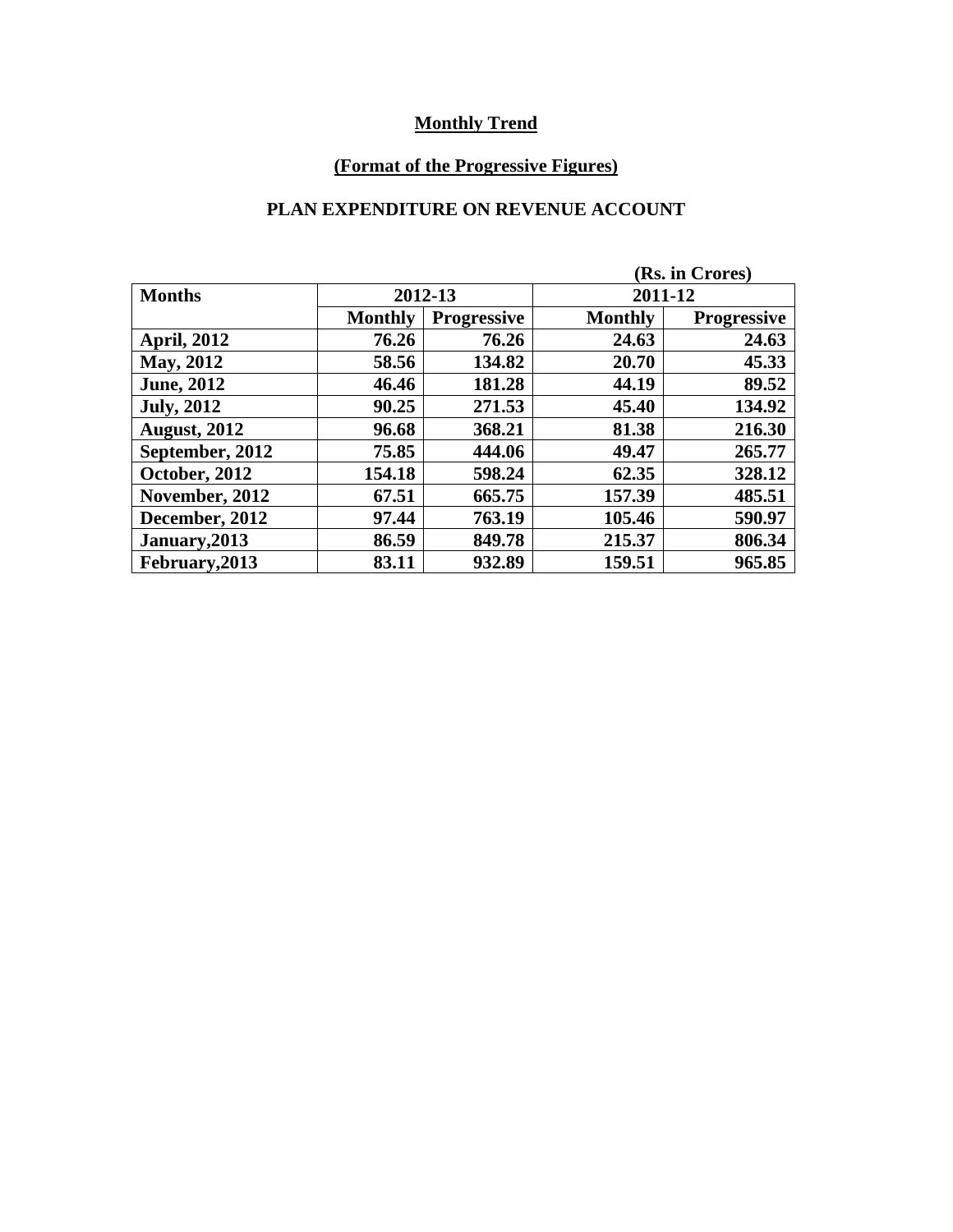# **(Format of the Progressive Figures)**

#### **PLAN EXPENDITURE ON CAPITAL ACCOUNT**

|                     |                |                    | (Rs. in Crores) |                    |
|---------------------|----------------|--------------------|-----------------|--------------------|
| <b>Months</b>       | 2012-13        |                    | 2011-12         |                    |
|                     | <b>Monthly</b> | <b>Progressive</b> | <b>Monthly</b>  | <b>Progressive</b> |
| <b>April, 2012</b>  | 9.30           | 9.30               | 18.40           | 18.40              |
| May, 2012           | 42.89          | 52.19              | 22.85           | 41.25              |
| <b>June</b> , 2012  | 63.19          | 115.38             | 91.49           | 132.74             |
| <b>July, 2012</b>   | 172.48         | 287.86             | 158.99          | 291.73             |
| <b>August, 2012</b> | 214.76         | 502.62             | 319.93          | 611.66             |
| September, 2012     | 321.76         | 824.38             | 273.13          | 884.79             |
| October, 2012       | 305.74         | 1130.12            | 261.51          | 1146.30            |
| November, 2012      | 306.08         | 1436.20            | 350.50          | 1496.80            |
| December, 2012      | 327.19         | 1763.39            | 619.06          | 2115.86            |
| January, 2013       | 533.80         | 2297.19            | 444.34          | 2560.20            |
| February, 2013      | 489.00         | 2786.19            | 455.97          | 3016.17            |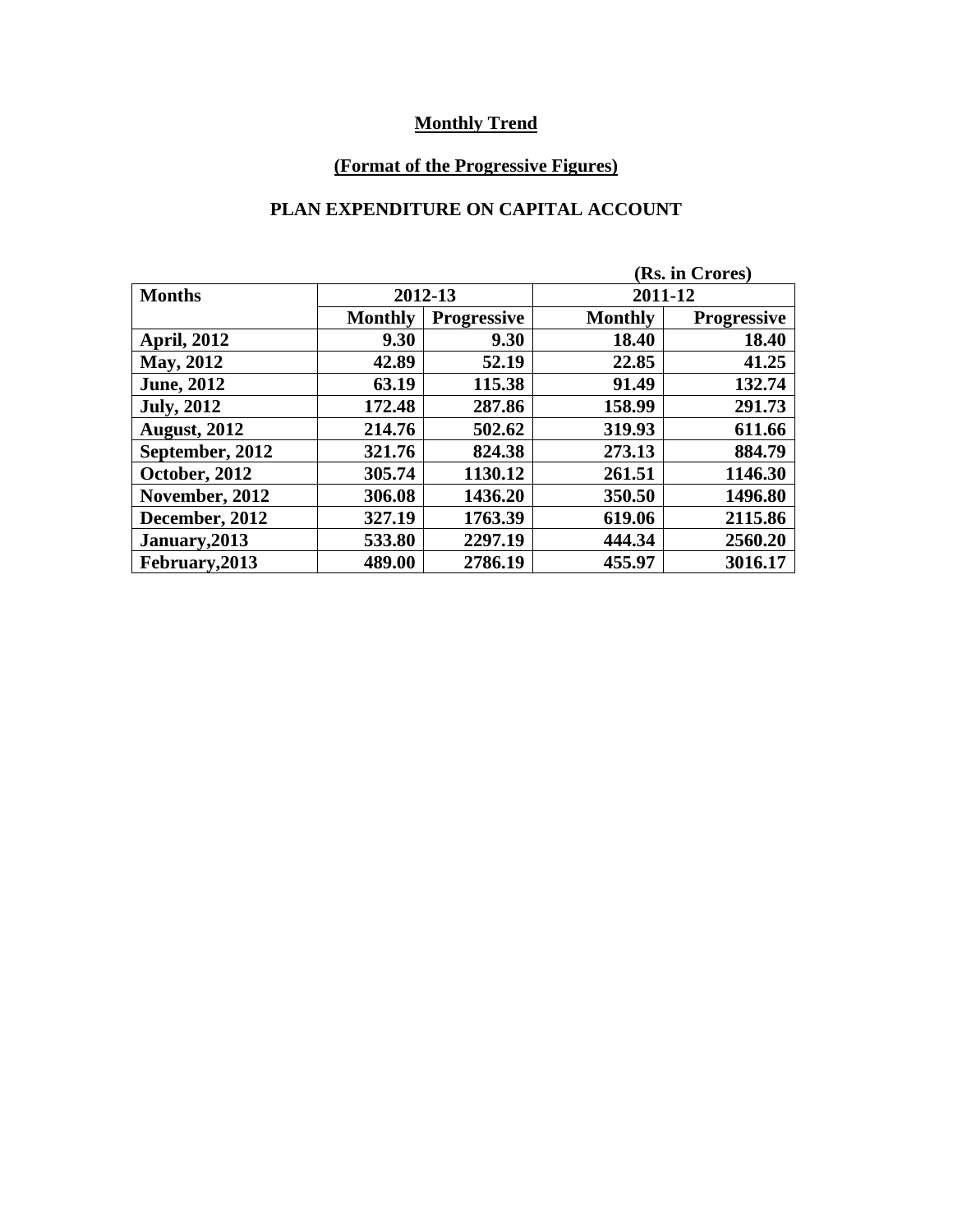# **(Format of the Progressive Figures)**

#### **TOTAL EXPENDITURE ON REVENUE ACCOUNT**

|                     |                |                    | (Rs. in Crores) |                    |
|---------------------|----------------|--------------------|-----------------|--------------------|
| <b>Months</b>       |                | 2012-13            | 2011-12         |                    |
|                     | <b>Monthly</b> | <b>Progressive</b> | <b>Monthly</b>  | <b>Progressive</b> |
| <b>April, 2012</b>  | 1928.35        | 1928.35            | 1164.72         | 1164.72            |
| May, 2012           | 1442.93        | 3371.28            | 1163.03         | 2327.75            |
| <b>June</b> , 2012  | 1372.75        | 4744.03            | 1431.49         | 3759.24            |
| <b>July, 2012</b>   | 1966.04        | 6710.07            | 1569.62         | 5328.86            |
| <b>August, 2012</b> | 1850.07        | 8560.15            | 2203.07         | 7531.93            |
| September, 2012     | 1459.00        | 10019.15           | 708.91          | 8240.84            |
| October, 2012       | 2508.89        | 12528.04           | 1586.78         | 9827.62            |
| November, 2012      | 1250.50        | 13778.54           | 1888.87         | 11716.49           |
| December, 2012      | 2648.89        | 16427.43           | 1948.23         | 13664.72           |
| January, 2013       | 2371.26        | 18798.69           | 1734.55         | 15399.27           |
| February, 2013      | 1561.08        | 20359.77           | 1728.37         | 17127.64           |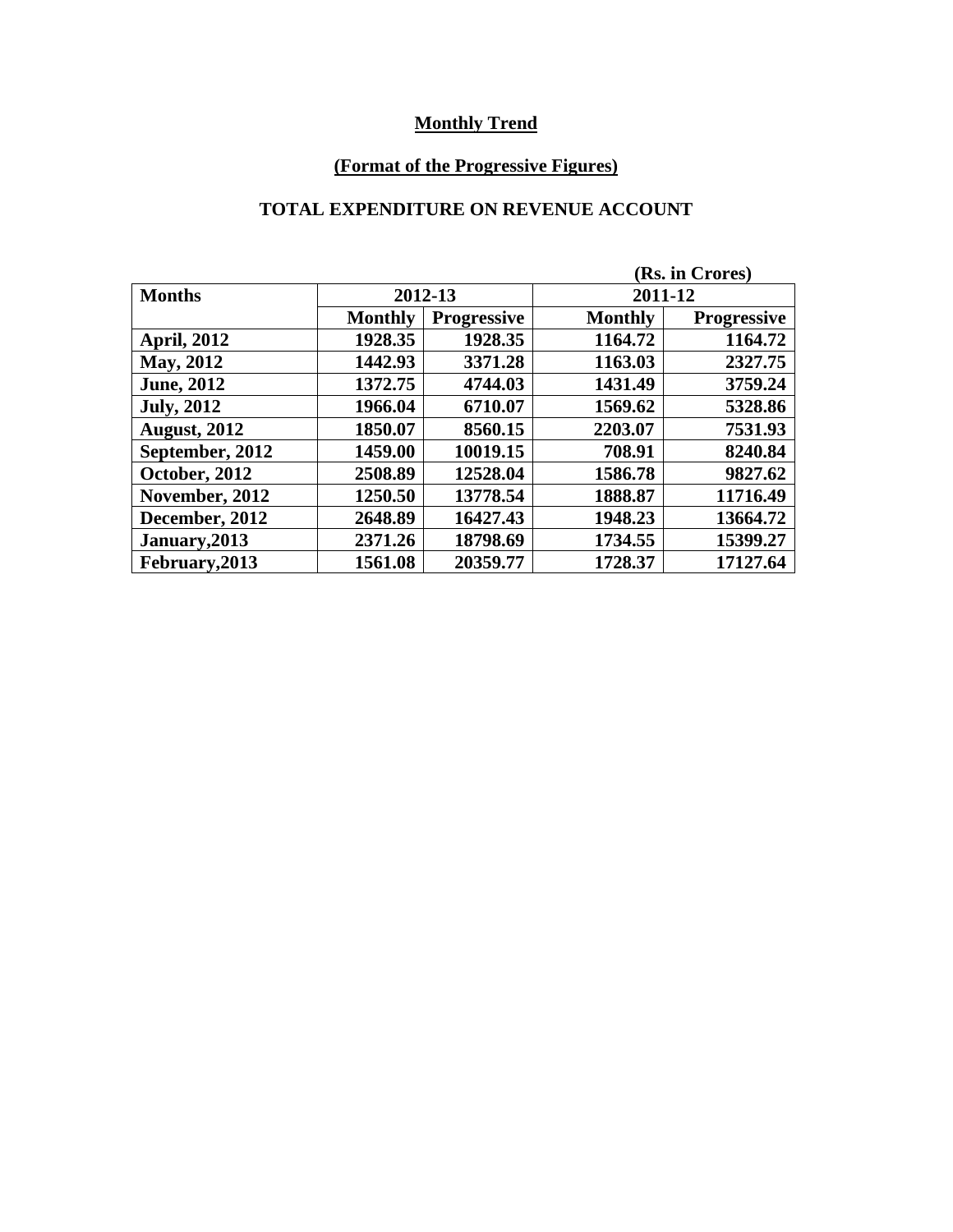# **(Format of the Progressive Figures)**

# **TOTAL EXPENDITURE ON CAPITAL ACCOUNT**

|                     |                |                    | (Rs. in Crores) |                    |  |  |
|---------------------|----------------|--------------------|-----------------|--------------------|--|--|
| <b>Months</b>       | 2012-13        |                    |                 | 2011-12            |  |  |
|                     | <b>Monthly</b> | <b>Progressive</b> | <b>Monthly</b>  | <b>Progressive</b> |  |  |
| <b>April, 2012</b>  | $(-)9.29$      | $(-)9.29$          | $(-) 1.22$      | $-1.22$            |  |  |
| May, 2012           | 40.96          | 31.67              | 61.39           | 60.17              |  |  |
| <b>June</b> , 2012  | 56.16          | 87.83              | 161.86          | 222.03             |  |  |
| <b>July, 2012</b>   | 195.48         | 283.31             | 163.21          | 385.21             |  |  |
| <b>August, 2012</b> | 250.74         | 534.04             | 332.08          | 717.29             |  |  |
| September, 2012     | 372.73         | 906.77             | 276.46          | 993.75             |  |  |
| October, 2012       | 324.75         | 1231.52            | 256.74          | 1250.49            |  |  |
| November, 2012      | 351.93         | 1583.45            | 381.67          | 1632.16            |  |  |
| December, 2012      | 350.02         | 1933.47            | 739.46          | 2371.62            |  |  |
| January, 2013       | 580.56         | 2514.03            | 501.93          | 2873.55            |  |  |
| February, 2013      | 508.90         | 3022.93            | 447.98          | 3321.53            |  |  |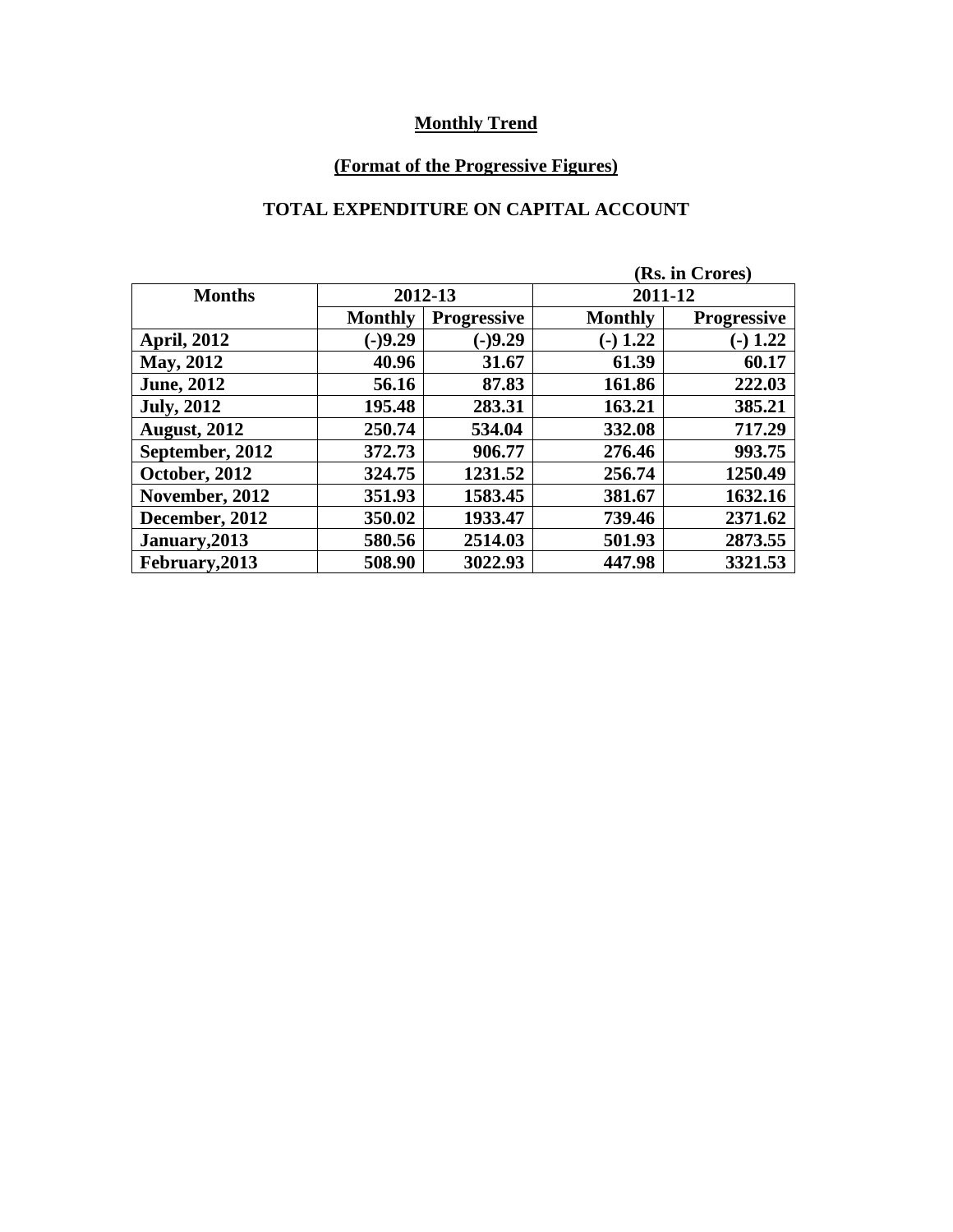# **(Format of the Progressive Figures)**

#### **LOANS & ADVANCES DISBURSED**

|                     |                |                    |                | (Rs. in Crores)    |  |
|---------------------|----------------|--------------------|----------------|--------------------|--|
| <b>Months</b>       | 2012-13        |                    | 2011-12        |                    |  |
|                     | <b>Monthly</b> | <b>Progressive</b> | <b>Monthly</b> | <b>Progressive</b> |  |
| <b>April, 2012</b>  |                | $\blacksquare$     | $\blacksquare$ | $\blacksquare$     |  |
| May, 2012           | 9.24           | 9.24               | 0.05           | 0.05               |  |
| <b>June, 2012</b>   | 0.83           | 10.07              | 9.25           | 9.30               |  |
| <b>July, 2012</b>   | 7.69           | 17.76              | 5.56           | 14.86              |  |
| <b>August, 2012</b> | 11.09          | 28.86              | 3.38           | 18.24              |  |
| September, 2012     | 2.14           | 31.00              | 12.98          | 31.22              |  |
| October, 2012       | 20.81          | 51.81              | 9.82           | 41.04              |  |
| November, 2012      | 1.77           | 53.58              | 0.17           | 41.21              |  |
| December, 2012      | 8.71           | 62.29              | 1.57           | 42.78              |  |
| January, 2013       | 3.19           | 65.48              | 4.38           | 47.16              |  |
| February, 2013      | 0.63           | 66.11              | 12.39          | 59.55              |  |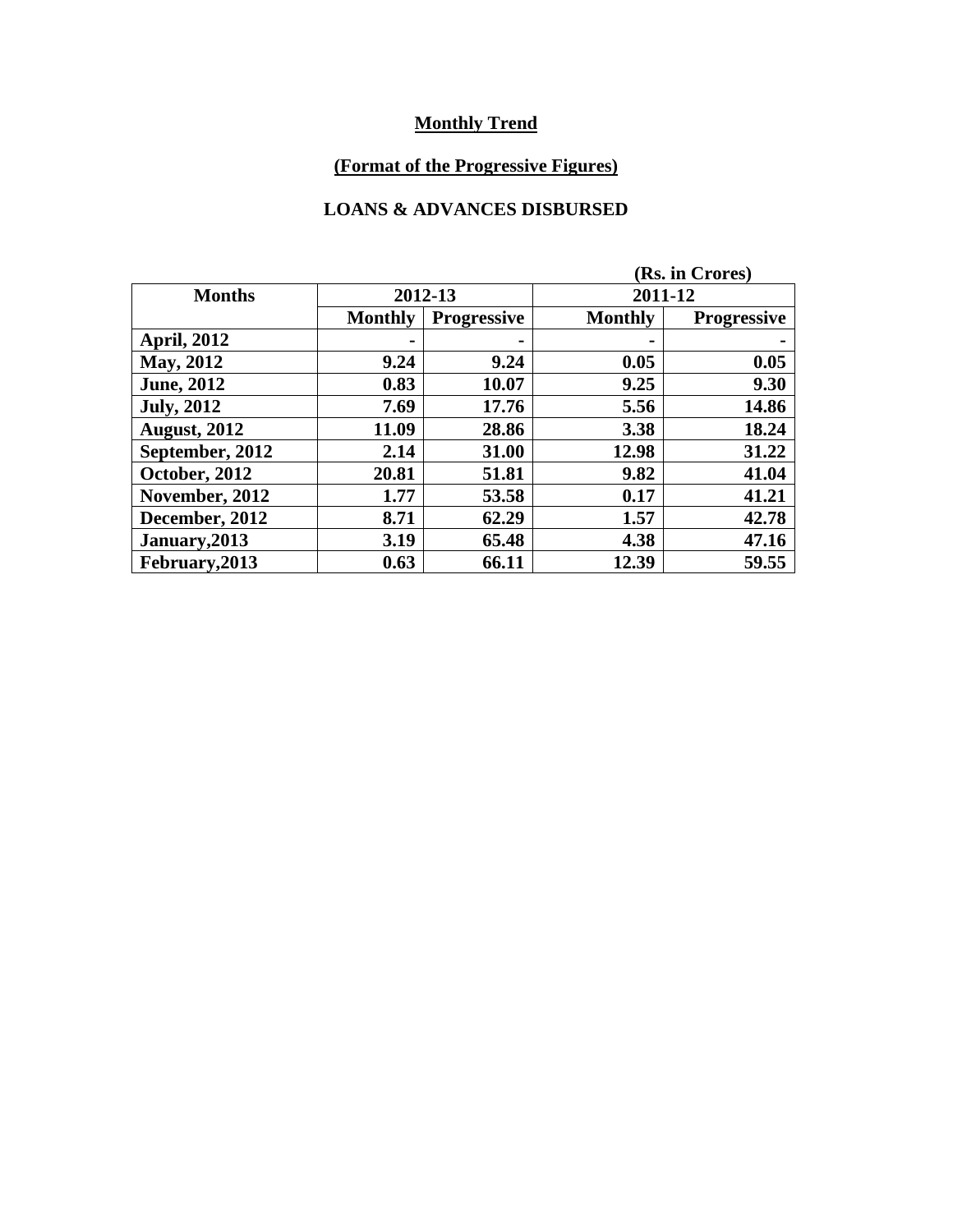# **(Format of the Progressive Figures)**

#### **REVENUE SURPLUS**

|                     |                |                    |                | (Rs. in Crores)    |  |  |
|---------------------|----------------|--------------------|----------------|--------------------|--|--|
| <b>Months</b>       |                | 2012-13            |                | 2011-12            |  |  |
|                     | <b>Monthly</b> | <b>Progressive</b> | <b>Monthly</b> | <b>Progressive</b> |  |  |
| <b>April, 2012</b>  | $(-)395.60$    | $(-)395.60$        | $(-)$ 588.78   | $(-)$ 588.78       |  |  |
| May, 2012           | $(-)869.82$    | $(-)1265.42$       | $(-)822.98$    | $(-)1411.76$       |  |  |
| <b>June, 2012</b>   | $(-)1061.89$   | $(-)2327.31$       | $(-)1182.50$   | $(-)2594.26$       |  |  |
| <b>July, 2012</b>   | $(-)1047.69$   | $(-)3375.00$       | $(-)901.31$    | $(-)3495.57$       |  |  |
| <b>August, 2012</b> | $(-)1334.28$   | $(-)4709.28$       | $(-)1852.19$   | $(-)$ 5347.76      |  |  |
| September, 2012     | $(-) 746.12$   | $(-)$ 5455.40      | $(+)$ 964.59   | $-$ ) 4383.17      |  |  |
| October, 2012       | $-$ ) 1521.96  | $(-)$ 6977.36      | 5857.24        | 1474.07            |  |  |
| November, 2012      | $-$ 856.00     | $(-) 7833.36$      | 122.05         | 1596.12            |  |  |
| December, 2012      | 4684.57        | $(-)3148.79$       | $(-)1644.50$   | $(-)48.38$         |  |  |
| January, 2013       | 4347.79        | 1199.00            | 297.20         | 248.82             |  |  |
| February, 2013      | 1119.82        | 2318.82            | 2138.89        | 2387.71            |  |  |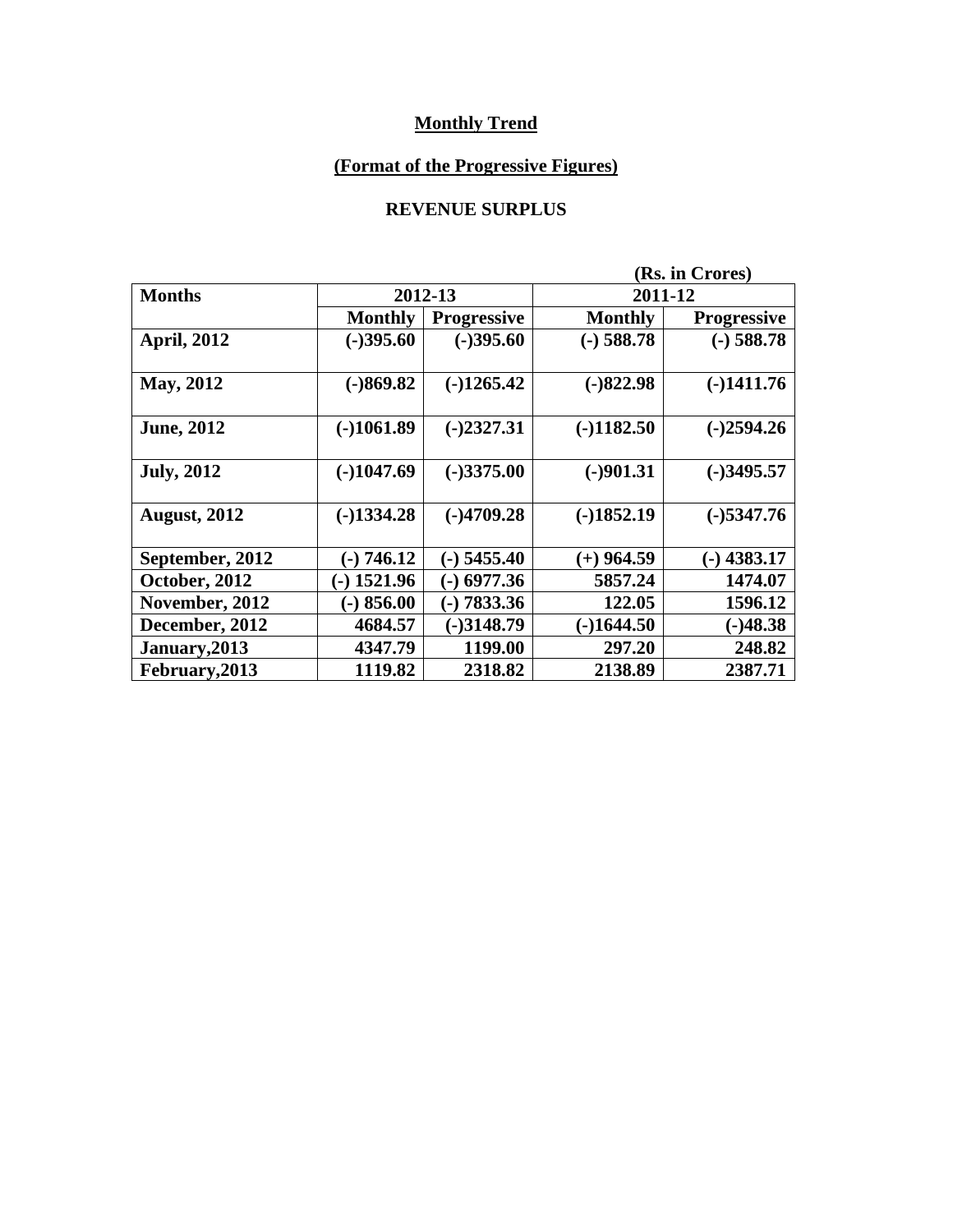# **(Format of the Progressive Figures)**

#### **FISCAL DEFICIT**

|                      |                |                    | (Rs. in Crores) |                    |  |
|----------------------|----------------|--------------------|-----------------|--------------------|--|
| <b>Months</b>        | 2012-13        |                    | 2011-12         |                    |  |
|                      | <b>Monthly</b> | <b>Progressive</b> | <b>Monthly</b>  | <b>Progressive</b> |  |
| <b>April, 2012</b>   | 386.17         | 386.17             | 587.43          | 587.43             |  |
| May, 2012            | 919.92         | 1306.09            | 884.33          | 1471.76            |  |
| <b>June</b> , 2012   | 1118.72        | 2424.81            | 1353.50         | 2825.26            |  |
| <b>July, 2012</b>    | 1250.74        | 3675.55            | 1069.95         | 3895.21            |  |
| <b>August, 2012</b>  | 1596.02        | 5346.65            | 2187.45         | 6082.66            |  |
| September, 2012      | 1045.82        | 6392.47            | $(-)$ 675.08    | 5407.58            |  |
| <b>October, 2012</b> | 1867.31        | 8259.78            | $-$ ) 5590.91   | $-$ ) 350.39       |  |
| November, 2012       | 1209.64        | 9469.42            | 259.64          | $-)$ 90.75         |  |
| December, 2012       | $-)4325.99$    | 5143.43            | 2385.45         | 2294.70            |  |
| January, 2013        | $(-)3764.17$   | 1379.26            | 209.00          | 2503.70            |  |
| February, 2013       | $(-)610.41$    | 768.85             | $-1678.63$      | 825.07             |  |